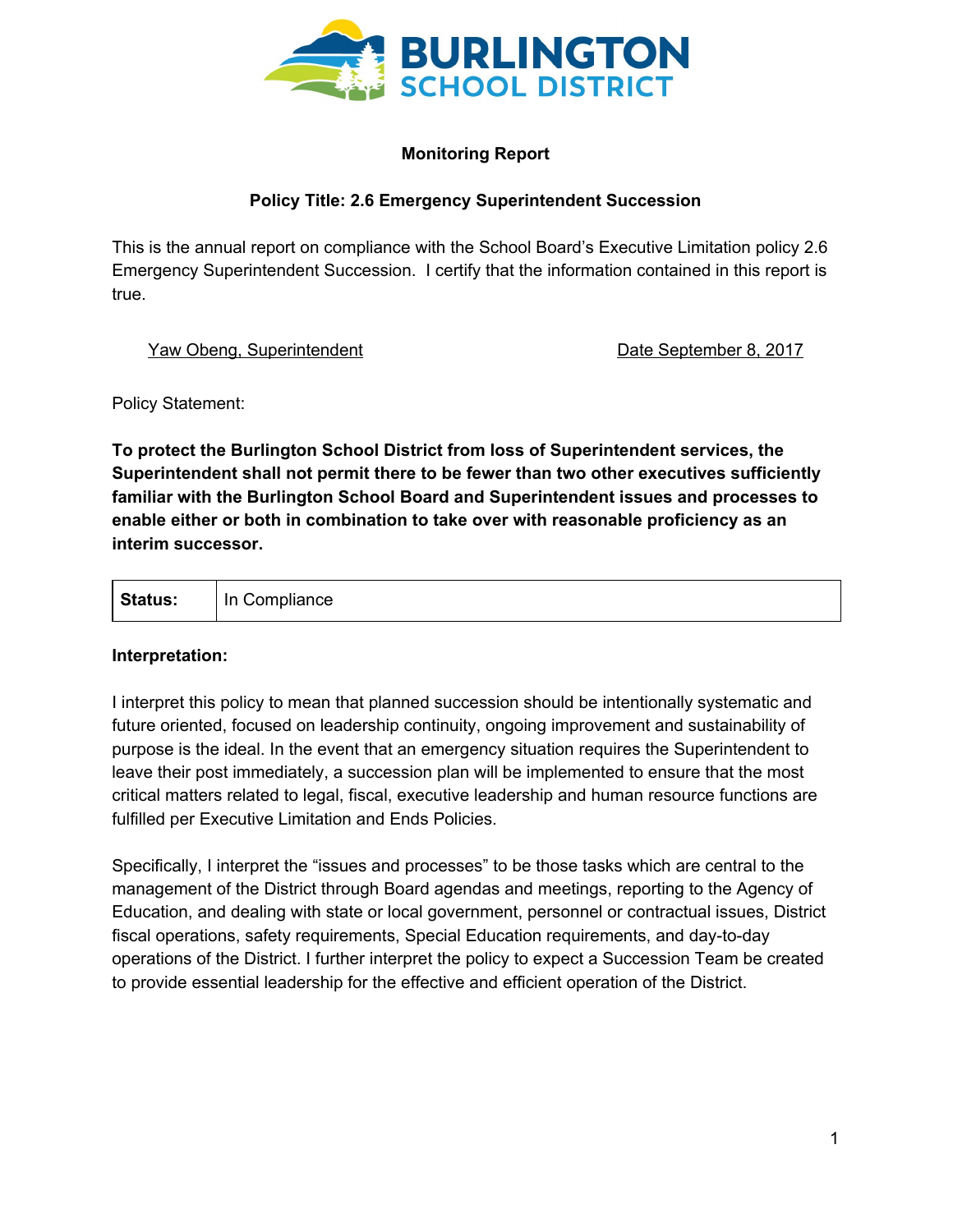

## **Evidence:**

## **Succession Team Members:**

- Bonnie Johnson-Aten, District Lead Principal
- Stephanie Phillips, Senior Director of Curriculum
- Nathan Lavery, Senior Director of Finance
- Nikki Fuller, Senior Director of Human Resources
- Brittany Nevins, Executive Assistant to Superintendent

In the event of Superintendent absence Bonnie Johnson- Aten is designated as acting Superintendent. She holds a Superintendent License and understands District operations from the school level to the central office operations.

Stephanie Phillips is the alternate acting Superintendent. She also holds a Superintendent license and has experience as a school administrator in Burlington.

Resource Support:

- Miriam Ehtesham-Cating, Director of English Learning Programs
- Laura Nugent, Director of Student Support Services
- Christy Gallese, Director of Expanded Learning
- Erik Wells, Communications Specialist

The following Leadership Teams are in place to support the issues and processes the District encounters. The Succession and Resource Teams will utilize the following groups in the event of Superintendent Succession.

1.) Executive Council (Meets Weekly)

Senior management team, along with the Superintendent, consists of the Senior Director of Curriculum, District Lead Principal, Senior Director of Finance, Senior Director of Human Resources, Director of Student Support Services, Director of English Learning Programs, and the Executive Assistant to the Superintendent. Additionally, each meeting has a Principal representative, a responsibility which is rotated amongst Principals in the District.

The Executive Council advises, evaluates and coordinates district-wide initiatives, including:

- Lead district budgeting process.
- Monitor key strategic plan targets.
- Provide feedback and direction to directors on major district initiatives.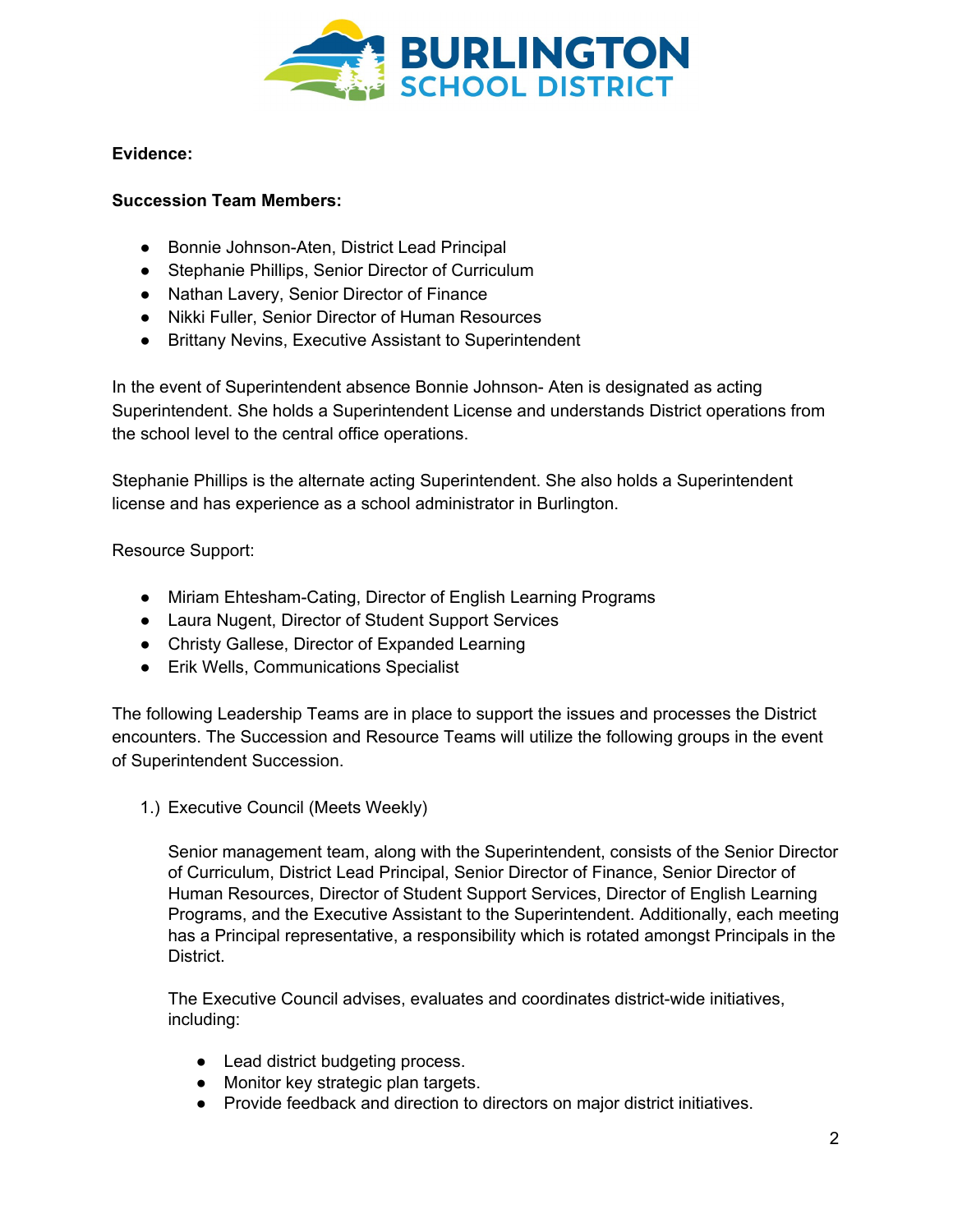

- Take corrective actions related to operations.
- Ensure district staffing alignment.
- Plan for School Board focused learning.
- 2. ) Systems Leaders (Meets Monthly)

District-wide team of leaders, along with the Superintendent, consists of the Senior Director of Curriculum, District Lead Principal, Senior Director of Finance, Senior Director of Human Resources, Director of Student Support Services, Director of English Language Programs, Executive Assistant to the Superintendent, Assistant to the Director of Curriculum & K-8 Registration Coordinator, Communications Specialist, Grants Director, Director of Equity, Early Education Director, Director of Expanded Learning, Food Services Director, Director of Property Services, Director of ONTOP/Horizons, Director of the Burlington Technical Center, as well as Principals and Assistant Principals at every school.

The responsibilities of Systems Leaders includes:

- Operational News & Updates
- Advise, update district-wide operational changes.
- Monitor key strategic plan targets.
- Plans with multi-year approach
- Ensure systems alignment

The Superintendent Succession Team will meet the Following Expectations:

- 1. Understand the policies and procedures of the Burlington School District, including each Collective Bargaining Agreement.
- 2. Work collaboratively to design, implement, and evaluate strategies to meet the Ends Policies of the District based on the BSD Strategic Plan.
- 3. Have a working knowledge of the Vermont Agency Education structure, processes, and Requirements..
- 4. Currently District Lead Principal Bonnie Johnson-Aten and Senior Director of Curriculum Stephanie Phillips hold a Superintendent license.
- 5. The Executive Assistant to the Superintendent, Brittany Nevins, prepares all School Board materials and assumes the point position for Superintendent and Board communications. Moreover, Brittany Nevins maintains open communication channels with regional organizations, the AOE, VSBA, VSA and local government officials.
- 6. Back Up Support for Superintendent's Office: The communications specialist, Erik Wells, has been oriented to the process of preparing Board materials in the event that Brittany Nevins is absent. Erik Wells will act as a resource in communications internally and externally.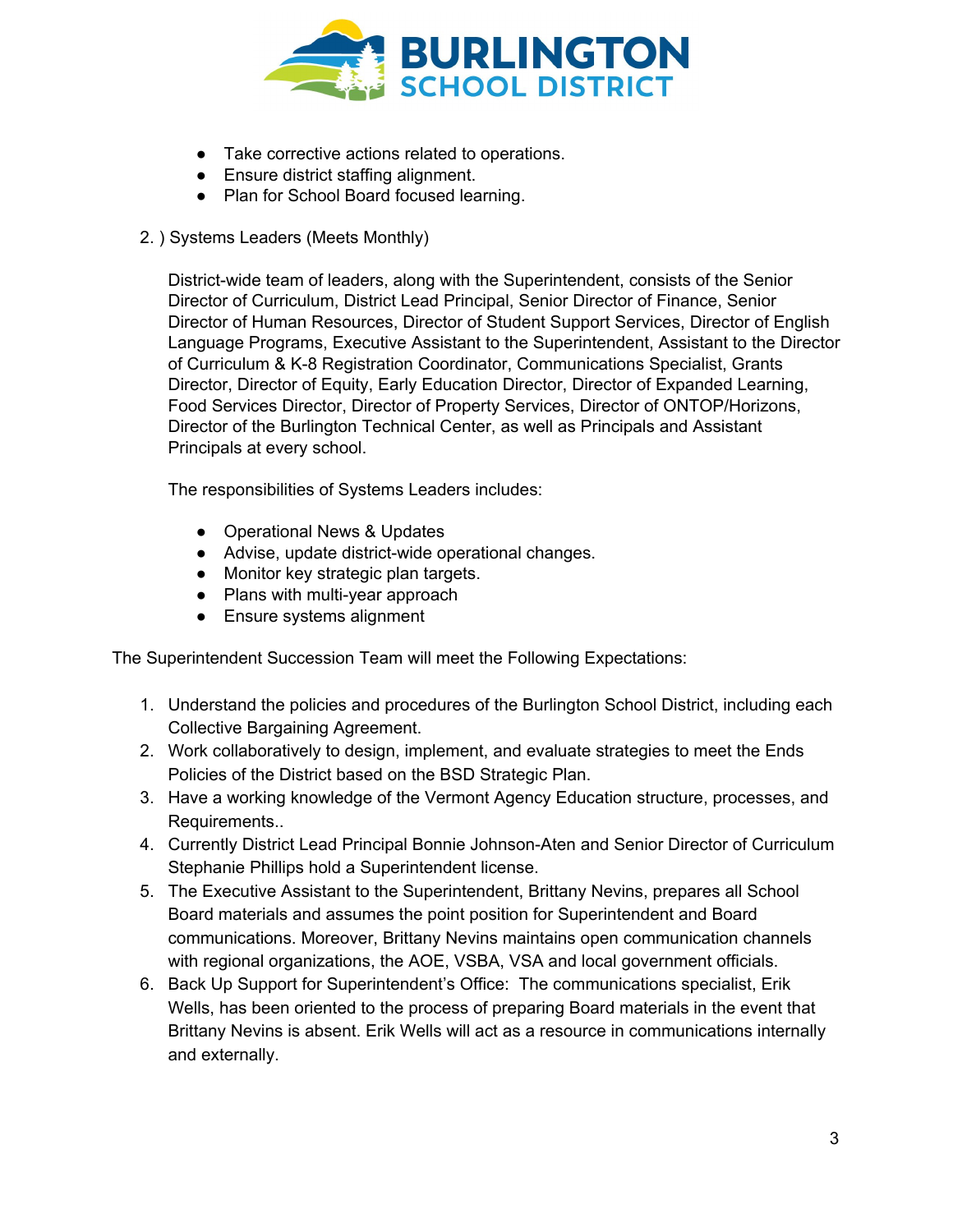

# **Emergency Succession Plan**

The Superintendent Succession Team will:

- 1. Notify the Chairs of the Burlington School Board should the Superintendent need to take an emergency leave and/or has already done so.
- 2. Immediately and weekly thereafter, the Succession Team will meet to set priorities, clarify roles and responsibilities and monitor organizational outcomes.
- 3. In consultation with the Chair of the Board, set a time and date for a special Board meeting to review the interim plan and make adjustments where necessary.
- 4. Notify Jeffrey Francis, Executive Director of the Vermont Superintendents Association (VSA).
- 5. Coordinate and implement a plan to notify all staff and parents of the Succession Plan.
- 6. Work directly with the School Board Chair to continue supporting the Board's work. If possible, will communicate with the Superintendent during their absence.
- 7. One of the licensed team members will initiate ongoing communication with the Chair/Board.
- 8. With the Board, review and adjust the annual Board calendar as needed. The Board will prioritize their annual work plan and adjust requirements for annual reporting as needed.
- 9. Assist the Board in the process of employing an interim or permanent Superintendent if needed.
- 10. Meet weekly to discuss and set priorities for District work based on the Strategic Plan.
- 11. Bonnie Johnson-Aten will assume primary support/supervision responsibilities for each Principal.
- 12. Act as point of contact for all matters that typically involve the Superintendent. Delegation of responsibilities will be decided at weekly team meetings based on expertise and availability.
- 13. In collaboration with other District leaders, monitor policy compliance during the Superintendent's absence.

The following Board monitoring reports will be designated as follows:

## **Nathan Lavery, Senior Director of Finance:**

- 2.3 Financial Condition and Activities
- 2.4 Financial Planning and Budgeting
- 2.5 Asset Protection
- 2.7 Compensation and Benefits

**Nikki Fuller, Senior Director of Human Resources Bonnie Johnson-Aten, District Lead Principal Brittany Nevins, Executive Assistant to the Superintendent**